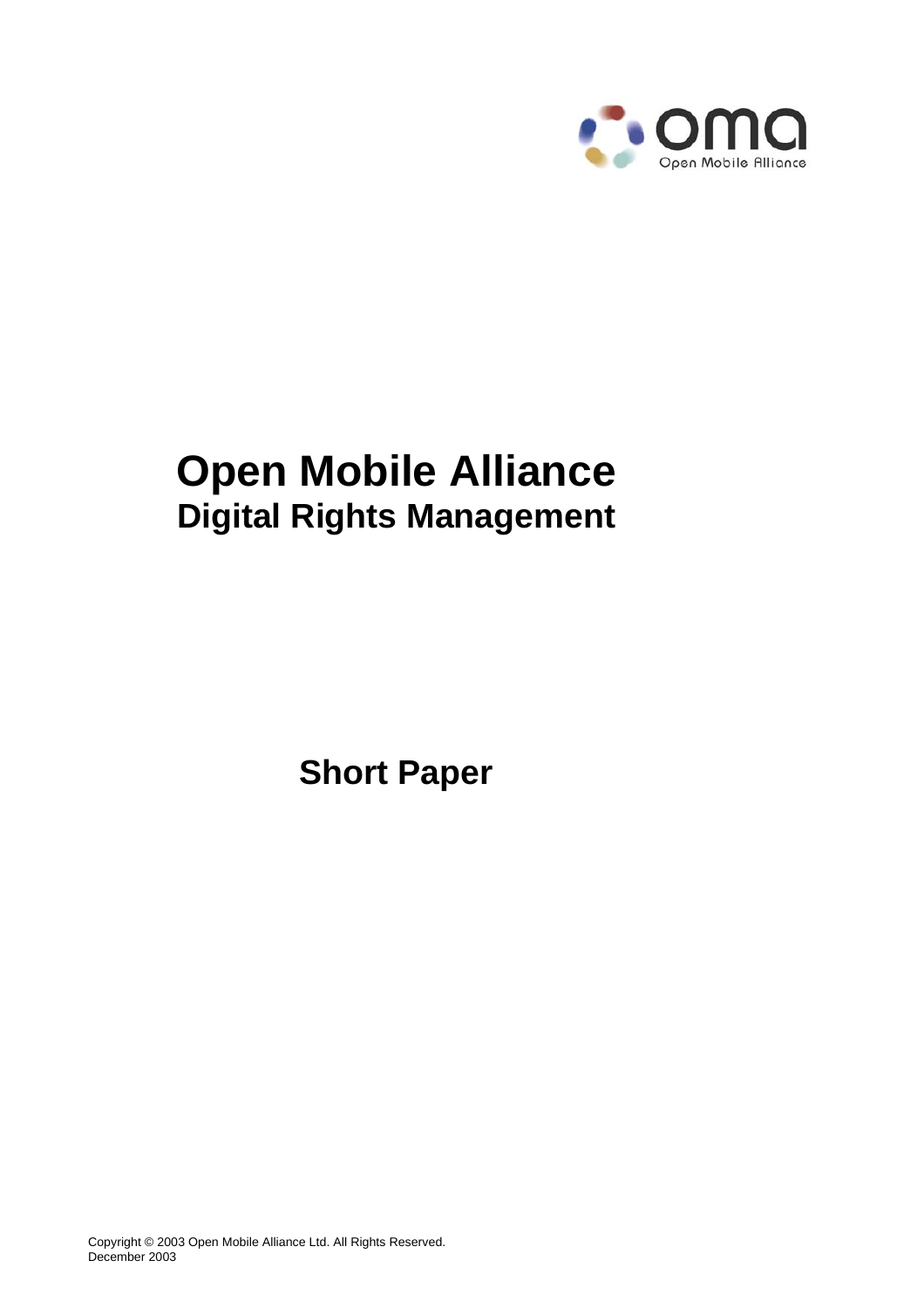

#### **OMA – specifying mobile service enablers**

OMA is designed to be a center for mobile service enabler specification work, stimulating and contributing to the creation of interoperable services. OMA's organizational goals include: Deliver quality, open technical specifications based upon market requirements that drive modularity, extensibility, and consistency. In addition, OMA service enabler specifications provide interoperability across different devices, geographies, service providers, operators, and networks, and facilitate interoperability of the resulting product implementations.

#### **Market need for Digital Rights Management**

Downloading content to a mobile phone, or receiving content by messaging services, has become one of the most popular mobile data services. The typical content consumed by a mobile device today includes limited value content types such as ringtones, screensavers and background images. As new smartphones and other smart devices penetrate the market, and mobile network capacities increase, a demand for new, higher value content types emerge.

OMA began working on mobile Digital Rights Management (DRM) specification in 2001 in response to clear market demand. Content and service providers saw mobile phones as a lucrative channel to distribute their copyright protected content, thus a content copyright protection system was needed to protect their investment.

OMA identified the market need for various levels of protection that is needed commensurate with the value of the content being protected. Service providers and mobile vendors wanted a solution that was timely and inexpensive to deploy, which can be implemented in mass market mobile devices, and should not require costly infrastructure to be rolled out.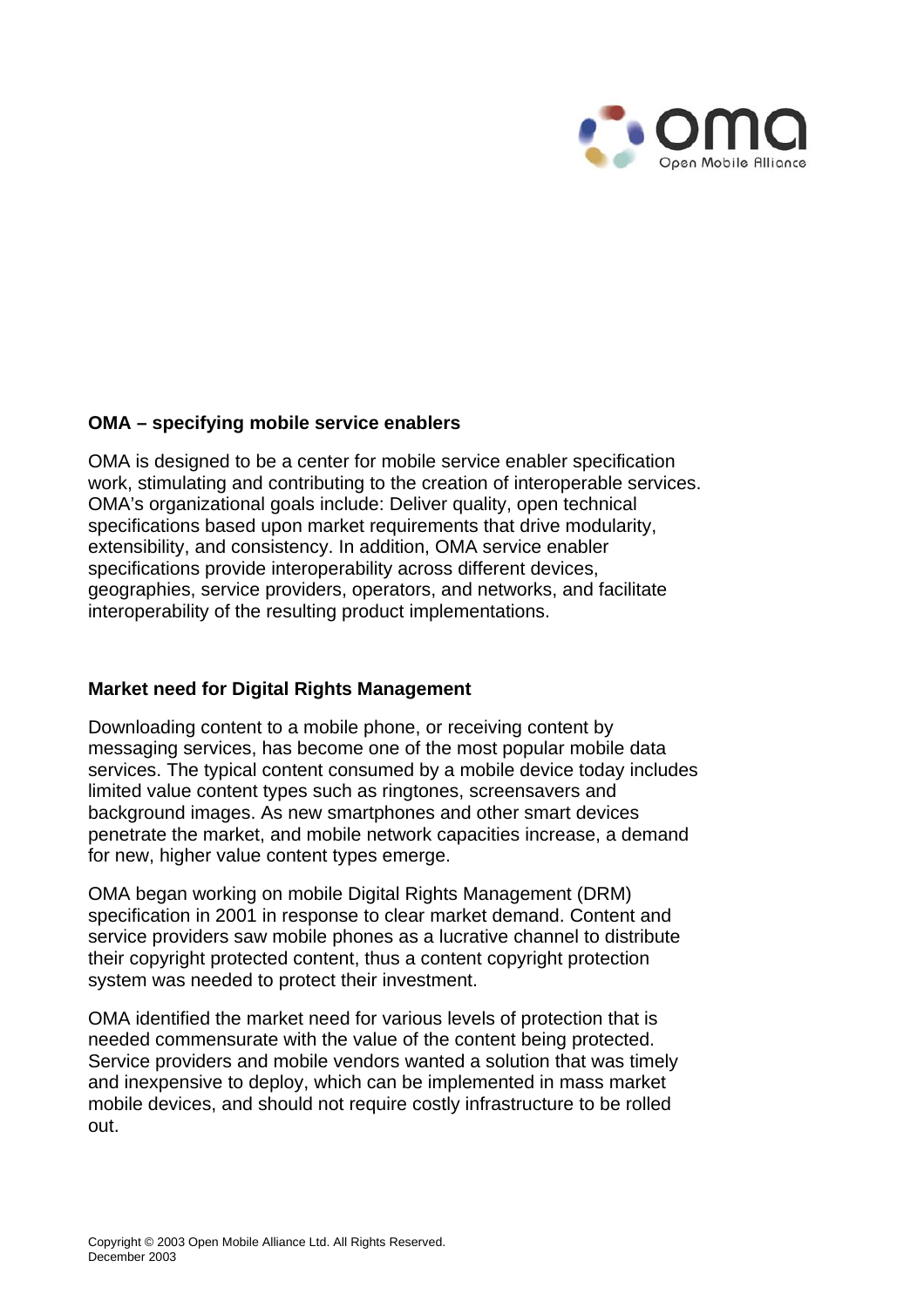

# **OMA Digital Rights Management 1.0 Enabler Release**

The OMA DRM 1.0 Enabler Release was developed rapidly in order to reduce time to market. The Enabler Release was published in November 2002 and was immediately available for companies to implement in their mobile products.

OMA DRM version 1.0 Enabler Release was created to meet the above listed content and service provider, and vendor requirements. OMA DRM 1.0 includes three levels of functionality:

- $\checkmark$  Forward Lock; prevents content from leaving device
- $\checkmark$  Combined Delivery; adds rights definition
- $\checkmark$  Separate Delivery; provides content encryption and supports superdistribution

The purpose of *Forward Lock* is to prevent peer-to-peer distribution of lowvalue content. This applies often to subscription-based services, such as news, sports etc. The plaintext content is packaged inside a DRM message that is delivered to the terminal. The device is allowed to play, display or execute the content, but it cannot forward the object.



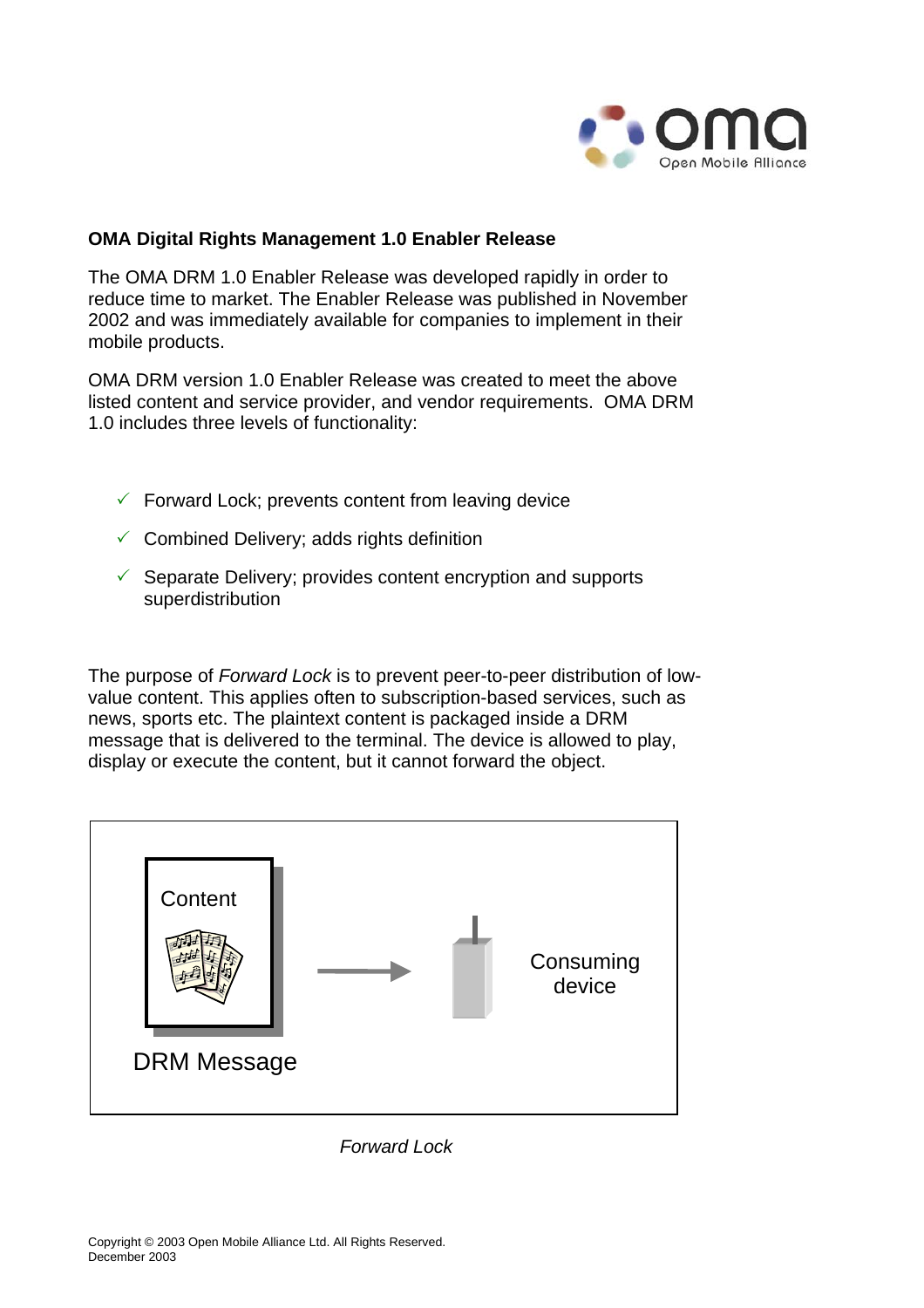

*Combined delivery* equally prevents peer-to-peer distribution, but it also controls the content usage. In combined delivery method, the DRM message contains two objects, the content and a rights object. The rights object defines permissions and constraints for the use of content. These can be, for example a permission to play a tune only once, or using the content only for x number of days. Neither content nor the rights object can be forwarded from the target device.



*Combined Delivery*

The purpose of *Separate Delivery* is to protect higher value content. It enables so called *superdistribution*, which allows the device to forward the content, but not the usage rights. This is achieved by delivering the media and usage rights via separate channels.

The content is encrypted into DRM Content Format (DCF) using symmetric encryption; the DCF provides plaintext headers describing content type, encryption algorithm, and other useful information.

Rights object holds the symmetric Content Encryption Key (CEK), which is used by the DRM User Agent in the device for decryption. The Rights Object is created by using OMA Rights Expression Language (REL). OMA Right Expression Language is a mobile profile of ODRL (Open Digital Rights Language) 1.1.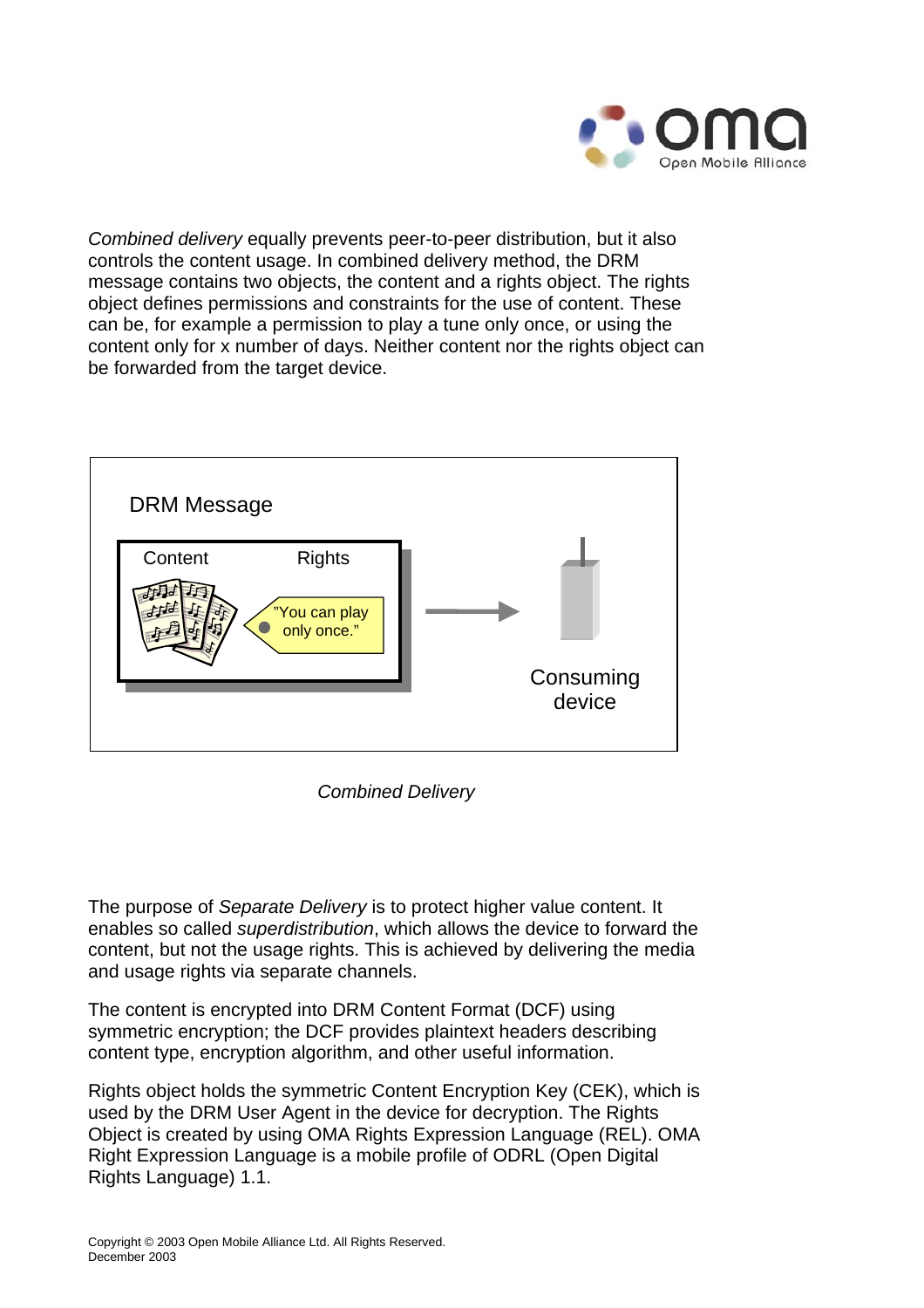![](_page_4_Picture_0.jpeg)

Superdistribution is an application of Separate Delivery that also requires a Rights Refresh mechanism that allows additional rights for the media. Recipients of superdistributed content must contact the content retailer to obtain rights to either preview or purchase the media. Thus, the separate delivery method enables viral distribution of media maximizing the number of potential customers while retaining control for the content provider through centralised rights acquisition.

![](_page_4_Figure_2.jpeg)

*Separate Delivery*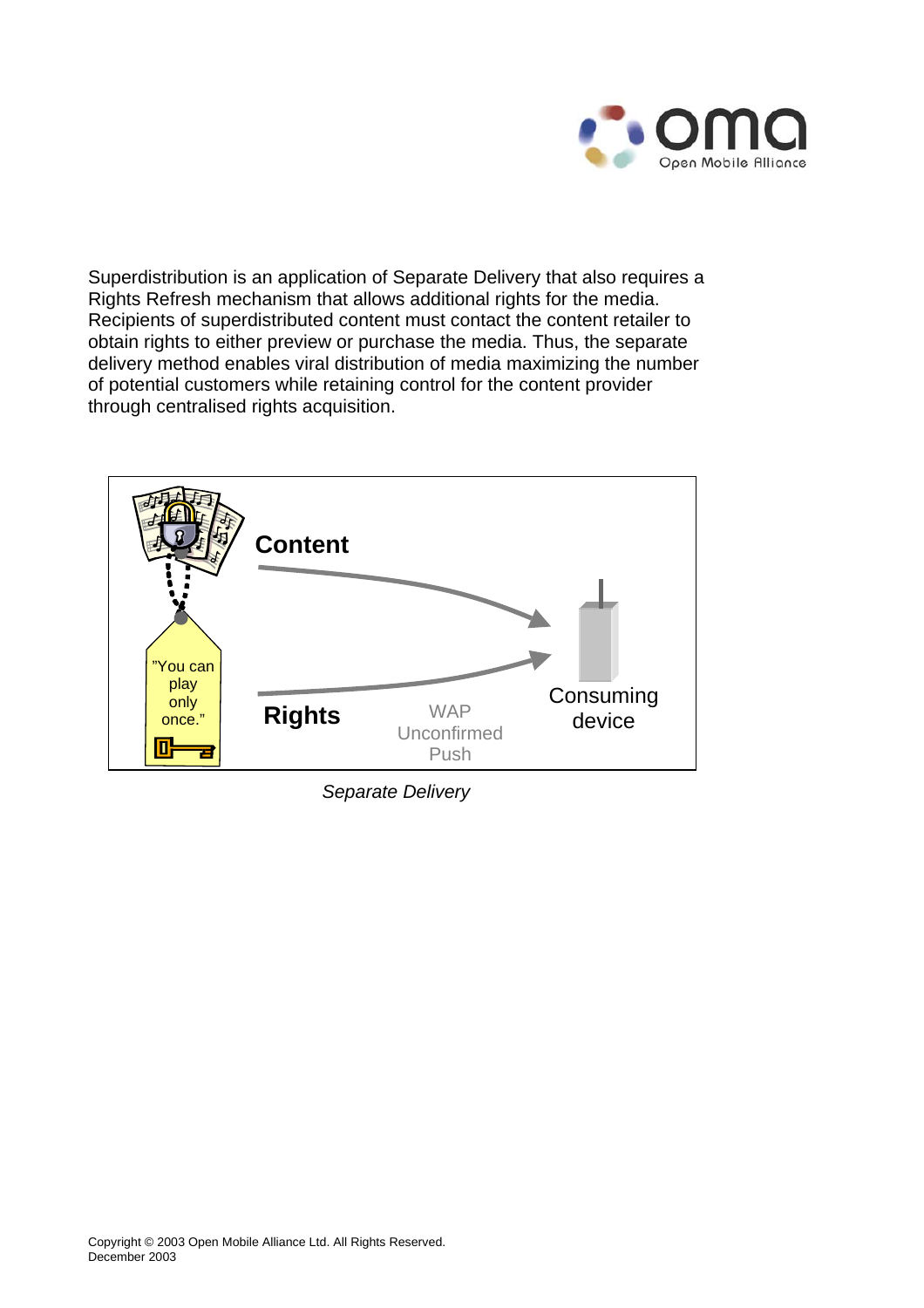![](_page_5_Picture_0.jpeg)

### **Interoperability**

Open Mobile Alliance facilitates Interoperability Test Fests as a service for OMA member companies to test their OMA implementations for interoperability against other vendors' OMA implementations. The first OMA Test Fest for OMA DRM Enabler Release was organized in November 2003. Other Interoperability Test Fest for OMA DRM implementations will follow regularly as the specification and the product implementations evolve.

## **OMA evolving the DRM solution**

DRM solution is evolving with the mobile industry. The higher bandwidth provided by 2,5G and 3G cellular networks allow larger content files to be transmitted over the air. Proliferation of wireless Internet "hotspots" makes Internet access easily available to consumers. Smart mobile devices with removable media and larger color screens support downloading and streaming rich media content. Content and service providers are eager to release rich audio/video content and applications into the mobile marketplace.

All these factors contribute to the requirements of continuously enhanced OMA DRM solution. Greater security and trust management is required to protect the high value content. There's a need to ensure that the target device can be trusted to keep the content and secrets safe. Greater security is also needed in order to prevent content from leaking out during the acts of downloading and other distribution.

The Open Mobile Alliance is meeting these market needs by upgrading the existing OMA DRM Enabler Release with enhanced features.

The next version of OMA DRM will add enhanced security by encrypting the rights object and the content encryption key by using the device's public key to bind them to the target device. Integrity protection for both content and the rights object will be added to reduce the risk of tampering.

In addition to these enhanced security features, additional trust elements will be introduced. Mutual authentication between the device and the rights issuer, i.e. the content retailer, will add trust to the downloading or messaging scenario. The rights issuer will be able to accurately identify the device in order to determine the revocation status of the transaction.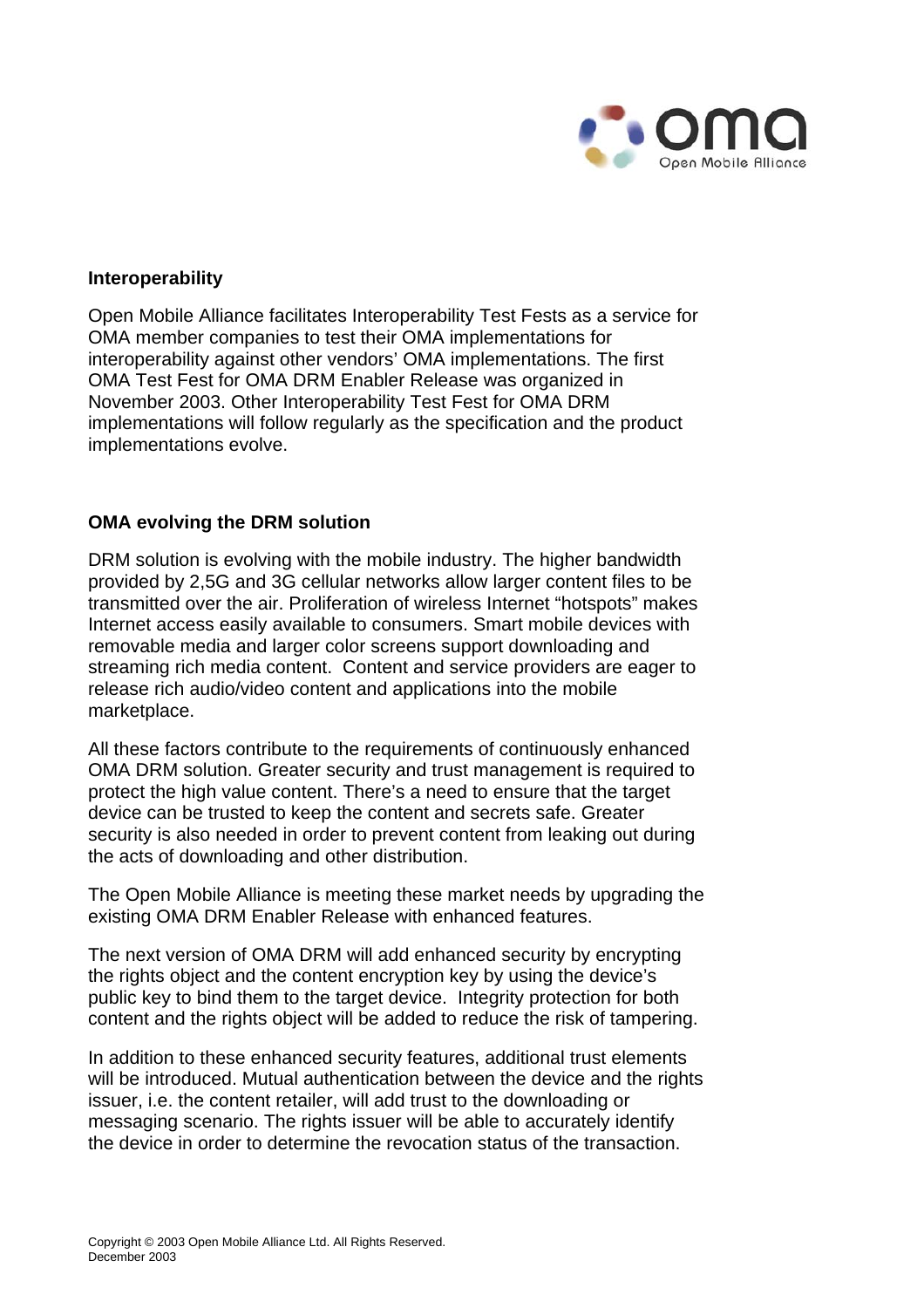![](_page_6_Picture_0.jpeg)

New version of OMA DRM will also support for a wide variety of distribution and payment use cases.

![](_page_6_Figure_2.jpeg)

*Example of DRM deployment* 

# **Open DRM specifications generate business growth**

OMA is an open organization with representation from the whole mobile value chain, including mobile operators, content, service and applications providers, wireless vendors and IT companies. Any company can join OMA and participate in the technical specification work. Implementing the open specifications and interfaces in mobile products, however, is not tied to the membership. All OMA enabler releases can be downloaded from the OMA website and be used in product development by anyone.

OMA DRM has been deployed for some time already. Several vendors have announced servers, mobile devices and software products